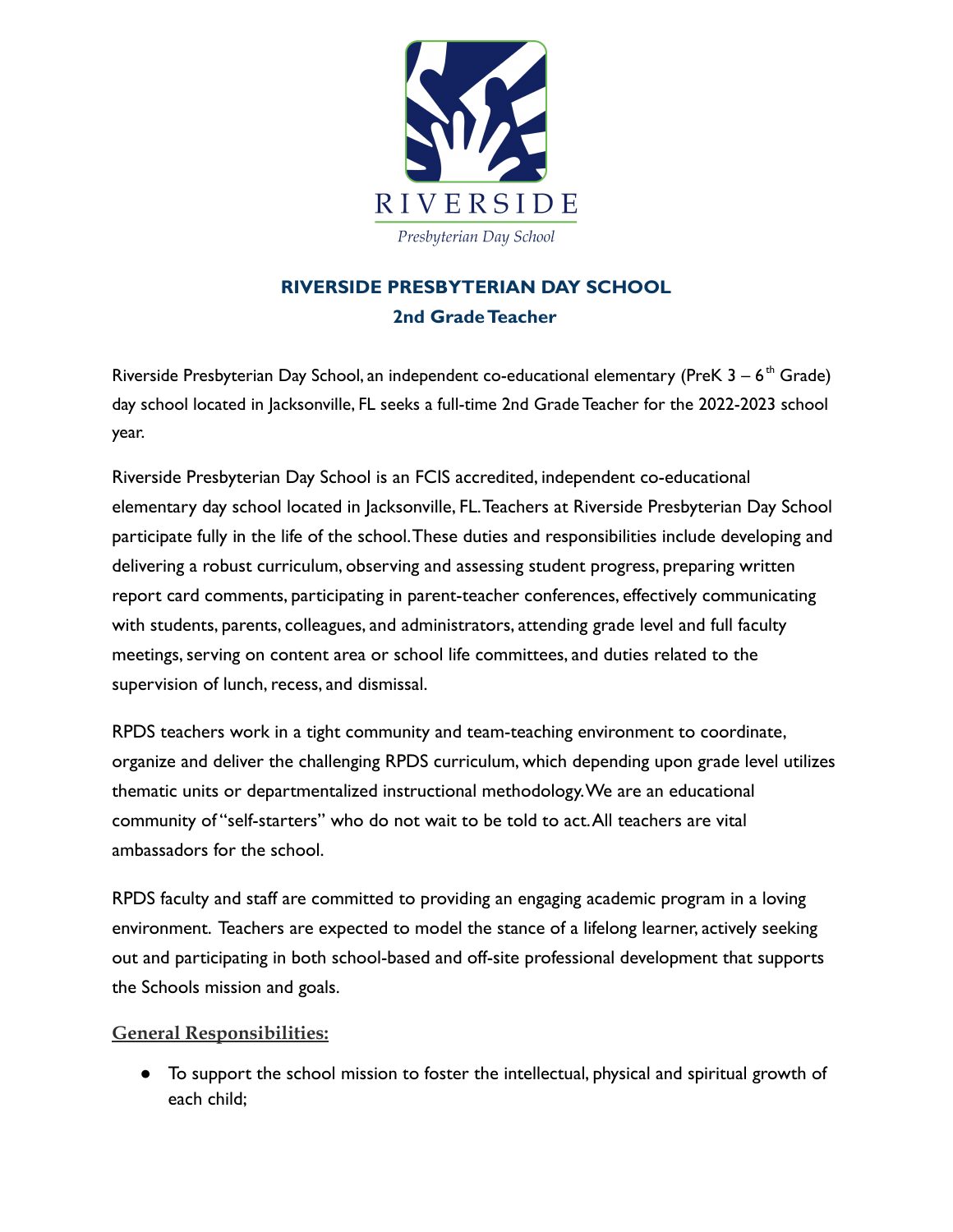- To support the school's leadership and its fellow employees to fulfill the school mission;
- To research, prepare and deliver captivating, developmentally appropriate content consistent with the school's grade-level expectations and goals;
- To exercise appropriate classroom management and maintain classroom discipline;
- To complete all paperwork (i.e. recordkeeping, grading, reporting, etc.) relating to your teaching assignment in a timely fashion and as directed;
- To utilize strong interpersonal and communication skills in substantive, accurate and sensitive meetings with students and parents to properly share information relative to student progress;
- To actively participate in furthering curriculum development and assessment, resources, facilities, and activities that support your teaching area and to participate in furthering the educational model of the school;
- To display a willingness to advance your own educational and professional development through a demonstrated desire to keep "growing;"
- To display knowledge of child development theory and successful educational techniques and practice;
- To provide a happy, encouraging, supportive and caring environment for children;
- To exercise independent judgment, and to manage and impart confidential information;
- To actively participate in all scheduled meetings as required by school, divisional directors and/or curriculum coordinator;
- To embrace modern technological methods of instruction, reporting and communication within the school community;
- To assist as necessary in the search for candidates to fill teaching vacancies;
- Assist other school duties as directed by the Assistant Head of School and/or the Head of School.